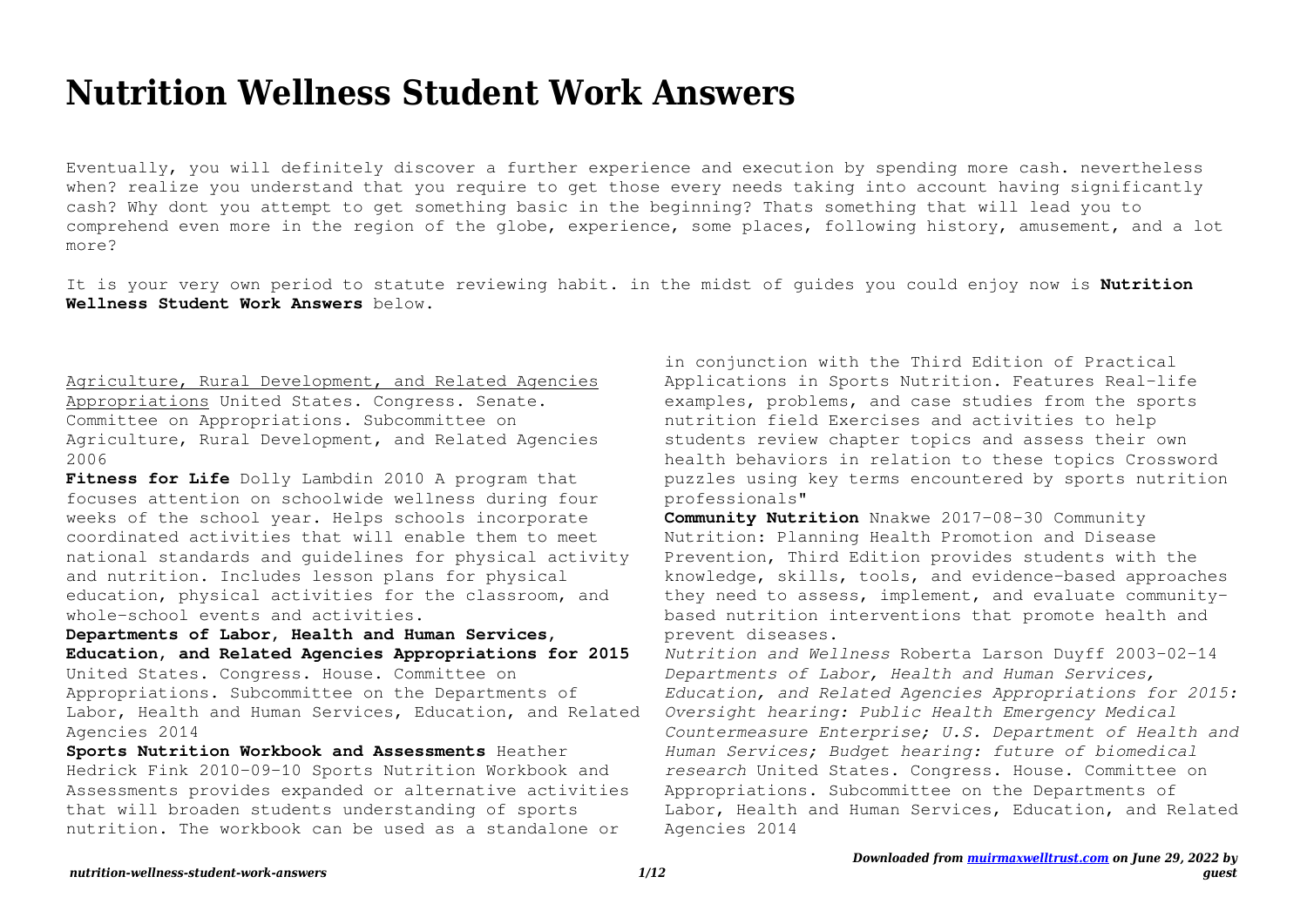## **Wisconsin's Framework for Comprehensive School Health**

**Programs** Bonnie Nelson Trudell 1998

*Prevention and Wellness Program* United States. Congress. Senate. Committee on Appropriations. Subcommittee on Departments of Labor, Health and Human Services, Education, and Related Agencies 2004 Quick Bibliography Series 1976

**Nutritional Foundations and Clinical Applications - E-Book** Michele Grodner 2021-10-02 Master the nurse's role in therapeutic nutrition and in teaching dietary health! Nutritional Foundations and Clinical Applications: A Nursing Approach, 8th Edition describes nutritional healing and wellness from the nurse's perspective. It covers dietary guidelines with a humanistic, personal touch, using first-hand accounts to show how nutrition principles apply to patients in real-world practice. This edition is updated with the most current guidelines and the latest research on nutrition. Written by noted educators Michele Grodner, Sylvia Escott-Stump, and Suzie Dorner, this leading nutrition text promotes healthy diets and shows how nutrition may be used in treating and controlling diseases and disorders. Applying Content Knowledge and Critical Thinking: Clinical Applications case studies help you apply nutrition principles to real-world practice situations. Personal Perspective box in each chapter offers a firsthand account of the ways in which nutrition affects patients' lives, demonstrating the personal touch for which this book is known. Teaching Tool boxes include strategies for providing nutrition counseling to patients. The Nursing Approach boxes analyze a realistic nutritional case study according to the nursing process. Social Issue boxes show how ethical, social, and community concerns can influence health and wellness. Health Debate boxes address the nurse's response to differing opinions or controversies about food, nutrition, and health concerns. Cultural Considerations boxes show how to understand and respect the food and health customs of specific ethnic groups. Key terms and a glossary make it easy to learn key vocabulary and

concepts. NEW! Nursing Approach sections include Next Generation NCLEX® terminology as well as single-episode cases and questions, with answers on the Evolve website. **Health for Life** Karen E. McConnell 2014-05-12 Health for Life provides the keys necessary for adopting healthy habits and committing to healthy living in high school and throughout the life span. The text covers all of the components of personal well-being, including physical, mental, emotional, social, and spiritual health. It provides students the knowledge in making healthy choices and fosters the skill development required for taking healthy actions. Health for Life helps students in these ways: • Analyze how key influences affect their health and wellness, such as family, peers, media, and technology • Explore consumer topics and use appropriate resources to find answers to challenging questions • Sharpen their interpersonal communication skills as they share health knowledge; debate controversial topics; demonstrate refusal, negotiation, and refusal skills; manage interpersonal conflicts; and promote healthy living among their peers • Use decision-making skills and apply healthy living skills as they identify solutions to problems posed • Evaluate their own health habits as they relate to a variety of behaviors • Create goals for behavior change and establish plans for healthy living • Communicate health information with family and advocate for healthy living at home and in their communities • Discover how health and technology intersect on various topics The text is divided into seven units of 20 chapters. The chapters help students explore a range of topics, including mental health, nutrition, physical activity, stress management, healthy relationships, avoiding destructive habits, and making good health choices throughout life. Health for Life has an abundance of features that help students connect with content in personal ways and retain the information. Here's a glance at some of those features: • Lesson Objectives, Lesson Vocabulary, Comprehension Check, and Chapter Review help students prepare to dive in to the material, understand it, and retain it (standard NHES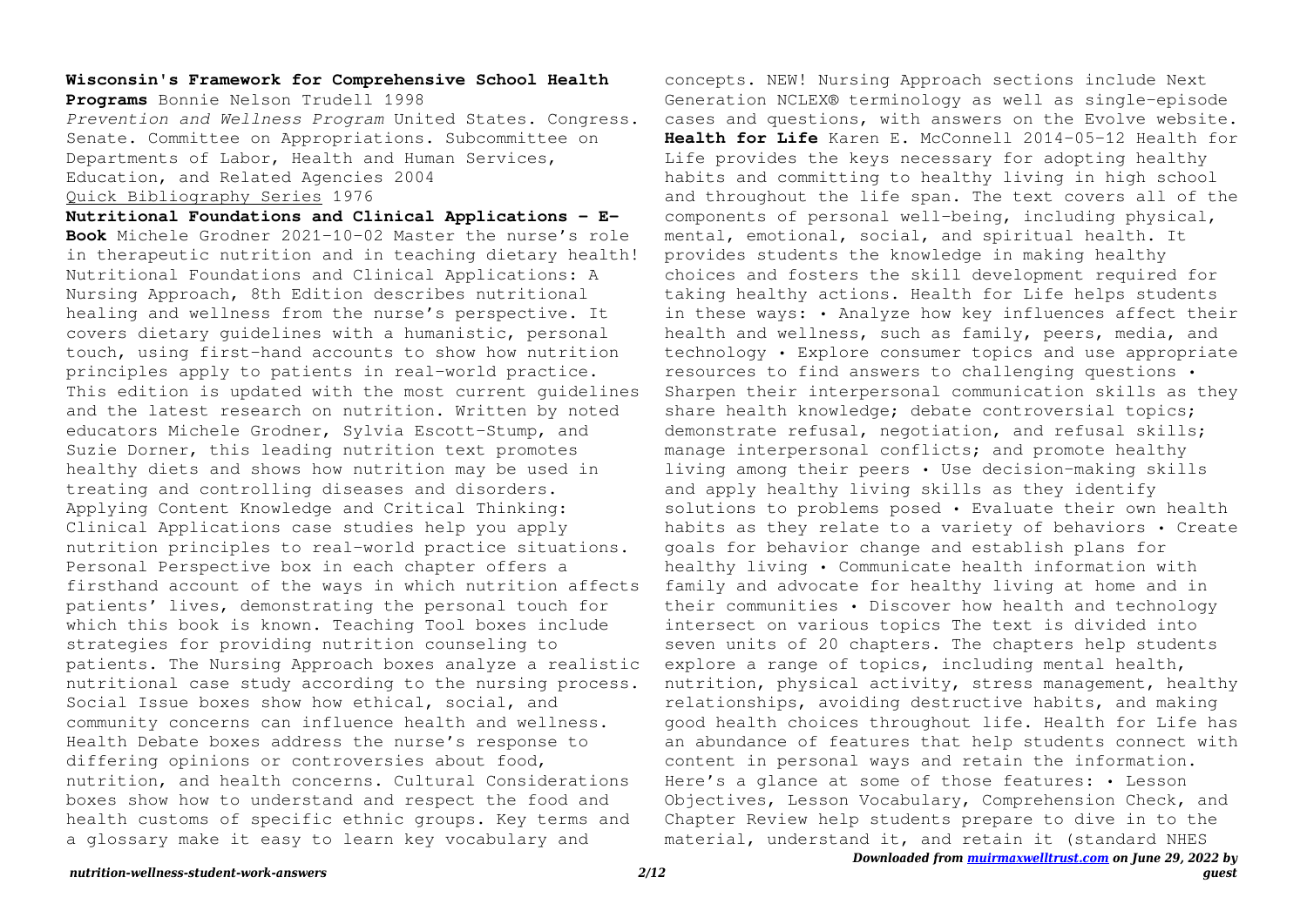1). • Connect spurs students to analyze various influences on their health and wellness (standard NHES 2). • Consumer Corner aids students in exploring consumer health issues (standard NHES 3). • Healthy Communication gets students to use and expand their interpersonal communication skills as they share their views about various health topics (standard NHES 4). • Skills for Healthy Living and Making Healthy Decisions help students learn and practice self-management so they can make wise choices related to their health and wellness (standard NHES 5). • Planning for Healthy Living assists students in applying what they've learned as they set goals and establish plans for behavior change (standard NHES 6). • Self-Assessment offers students the opportunity to evaluate their health habits and monitor improvement in health behaviors (standard NHES 7). • Take It Home and Advocacy in Action prepare students to advocate for health at home and in their communities (standard NHES 8). • Health Science and Health Technology focus on the roles of science and technology as they relate to health and where science and technology intersect regarding health issues. • Living Well News challenges students to integrate health literacy, math, and language skills to better understand a current health issue. In addition, Health for Life is reinforced by its online resources for teachers and students. Following are highlights of these two invaluable resources. Teacher Web Resource The Teacher Web Resource contains the following: • Complete lesson plans; the first three lessons have a corresponding PowerPoint slide show • An answer key to all worksheets and quizzes • A test package that includes tests for each chapter; tests consist of multiple-choice, true-orfalse, fill-in-the-blank, and short essay questions All lesson plans and assessments support identified learning objectives. Each lesson plan includes these features: • Preparing the Lesson (lesson objectives and preparation) • Bell Ringer (a journal question for students, or a quiz or activity to begin class) • Lesson Focus (main points of the lesson paired with a student worksheet) •

Lesson Application (main activity paired with a worksheet) • Reflection and Summary (lesson review) • Evaluate (student quiz or test or worksheet review) • Reinforcing the Lesson (Take It Home and Challenge activities) Student Web Resource The Student Web Resource contains these features: • All worksheets, quizzes, and other materials referred to in the lesson plans • Vocabulary flip cards and other interactive elements from the iBook edition • Expanded discussion of selected topics that are marked by web icons in the text • Review questions from the text, presented in an interactive format for students to fill out to check their level of understanding Delivering the content that will help students value and adopt healthy lifestyles, and loaded with the features and online resources that will help students understand and retain the content, Health for Life promises to be one of the most crucial texts for students today.

*Food Service* Shirley King Evans 1989

*Downloaded from [muirmaxwelltrust.com](https://muirmaxwelltrust.com) on June 29, 2022 by* **Lecture-free Teaching** Bonnie S. Wood 2009 Im Understand Nutrition Sharon Rady Rolfes 2004-05 **Wow! T.J.'s Adventures in the World of Wellness** Bonnie K. Nygard 2005 Meet the Challenge of Comprehensive Health Education in Elementary School Human Kinetics recognizes that health education may be challenging to fit into your busy schedule. That is why we developed the World of Wellness Health Education series (WOW!): - With WOW! you can deliver top-quality health education within the limited hours of the school day, promote health literacy, meet the mandates of No Child Left Behind legislation, and enhance your efforts to achieve the objectives of the overall curriculum that you work so hard to implement. -WOW! is designed to develop strong and compelling links between what students should know and what they should be able to do in the areas of reading and writing. -Finally--but no less importantly-- WOW! emphasizes the importance of physical activity and nutrition throughout the health education strands. Through careful design and execution, a coordinated approach, and consideration for real students and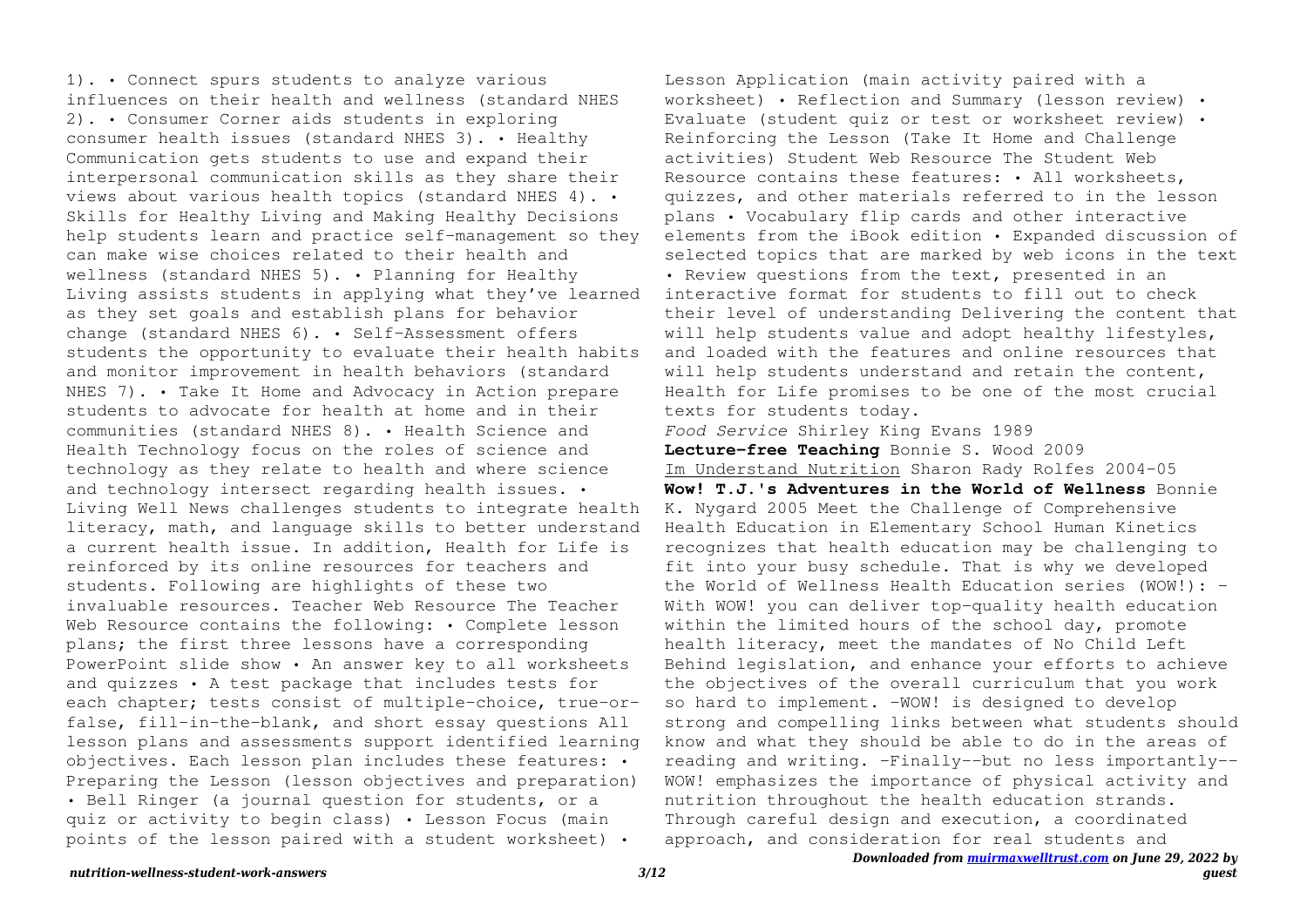teachers in real school settings, WOW! not only helps you meet the challenge, but does so in a way that appeals to kids of all ages. Fun. Easy. Complete. The World of Wellness Health Education series enables you to teach your students the importance of leading an active and healthy life through conceptually grounded, contextbased lessons. What's even more exciting is that while your students are learning, they'll become acquainted with a very special group of friends who will take them on a wellness journey throughout the school year. Ruby, Cody, T.J., Sydney, and others will help your students learn about health while strengthening their abilities in reading, writing, and other cross-curricular topics. WOW! functions as a group of kits--without the cost of a kit! Ancillaries other publishers might make you pay extra for are included with the teacher's guides for each level of the WOW! series at a very affordable price. Plus, few supplies are need for delivering the dynamic lessons found in WOW!, and the few little things you might need for activities or demonstrations are inexpensive and easily found in a school or discount store. That means that you can deliver WOW! content expertly, smoothly, and affordably with very little prep time! Coordinated School Health Connections Today's child needs an updated, multifaceted approach in order to achieve health literacy, or the ability to make choices that will enhance personal health and well-being now and in the future. For many years, the Centers for Disease Control and Prevention (CDC) have promoted the key to children's health and well-being through their Coordinated School Health Model. This model encompasses eight interactive areas: -Health education -Physical education -Health services -Nutrition services - Counseling, psychological, and social services -Healthy school environment -Health promotion for staff -Family and community involvement WOW! Delivers Coordinated School Health With concern rapidly growing about childhood obesity, inactivity, and other health risks such as type 2 diabetes, states and municipalities are now responding by passing laws requiring coordinated

school health. The WOW! Health Education series meets these needs by providing the four components that are most frequently required: -Health education core content meeting the relevant national standards -Physical education helping students meet the national standards - Parent involvement newsletters provided per unit and per grade level, in both English and Spanish -Nutrition education and services for students and parents alike. Professional development opportunities are available through the authors to support each essential component. This Is How WOW! Works Each level of The World of Wellness Health Education series consists of the following: -a teacher's guide -a teacher's resource CD-ROM -a student book that corresponds to the students' levels For kindergarten students, the student book is a big book, a large colorful book for the teacher to read to the group; first- through fifth-grade students have their own books. In addition, an abridged first-grade student book is available in big book format. Color Coding Across the series, kindergarten through fifth grade, WOW! uses a color-coded system to denote grade levels. This allows you the additional flexibility of using a lower level to meet the needs of students with academic challenges or a higher level to challenge gifted students. In today's world of tight budgets and increasing demands on school resources, rest assured that the WOW! student books are not intended to be used as workbooks. Rather, they are meant to last multiple years while still being cost-effective. This complies with the directives of most school districts not to purchase student consumables.

**A Field Guide for Activating the Learner** Mario C. Barbiere 2018-09-26 This field guide provides practical application of the skills presented via activities and worksheets that are provided within each chapter.

## **Resources in Education** 1998

**Benefits of Farm-to-school Projects** United States. Congress. Senate. Committee on Agriculture, Nutrition, and Forestry 2010

*Downloaded from [muirmaxwelltrust.com](https://muirmaxwelltrust.com) on June 29, 2022 by Creative Instructional Methods For: Family & Consumer*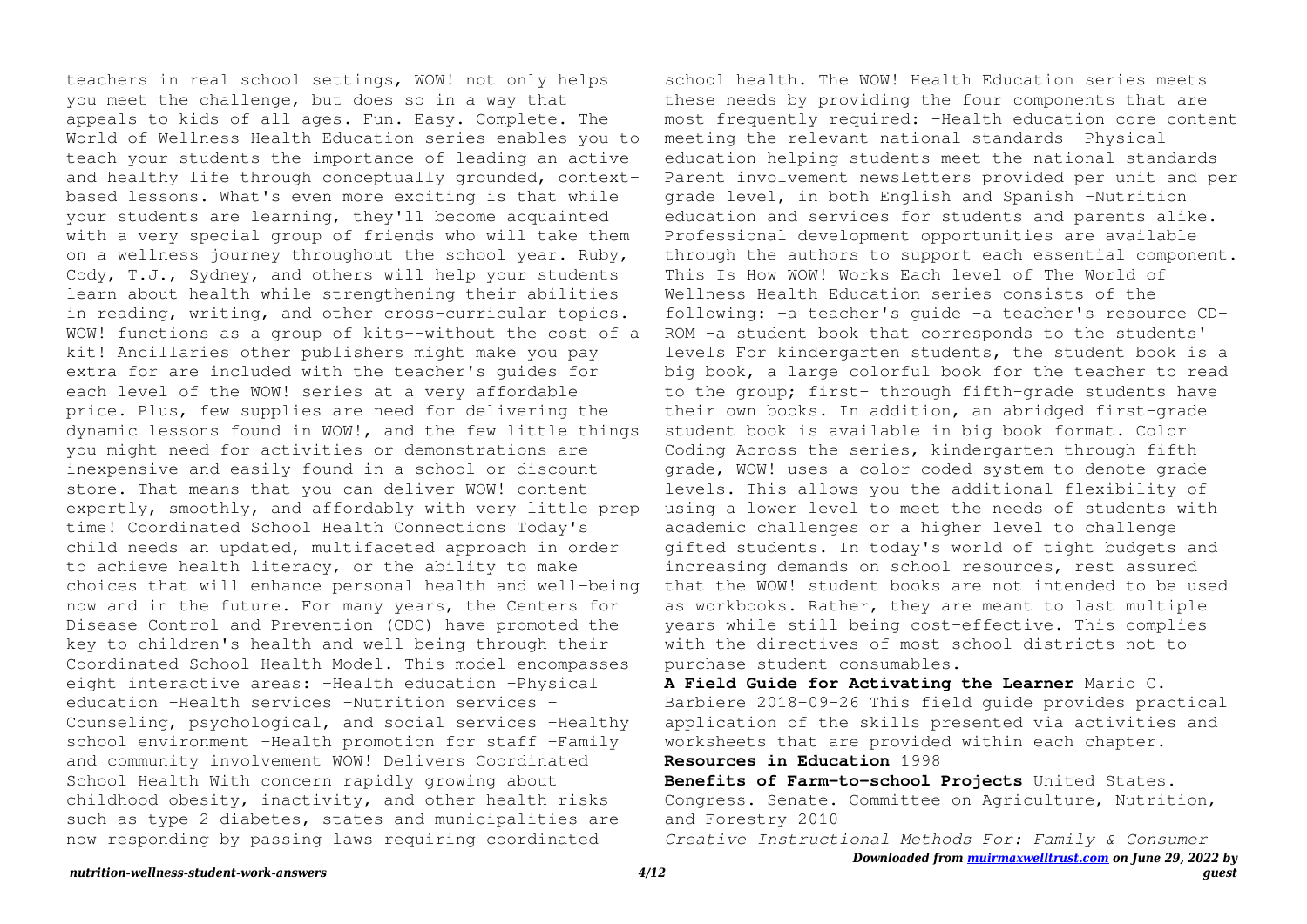*Sciences, Nutrition & Wellness Student Text* Valerie M. Chamberlain 2002-06-20 Becoming a great educator is a lifelong quest. This new professional resource is designed especially for Family and Consumer Sciences, Nutrition, and Wellness educators-in both formal and informal settings. Its practical approach shows how educational theory is applied in real-life settings. Creative Instructional Methods is both a methods text for preservice teachers and a handbook of fresh ideas and the latest techniques for experienced educators. Look for topics such as teaching with technology, working with at-risk and special needs learners, implementing service learning, balancing career and personal roles, growing as a professional, and building a professional portfolio. 384 pages.

**Standards-Based Physical Education Curriculum**

**Development** Chair and Professor Georgia State University Atlanta Georgia Jacalyn Lund 2011-04-01 Standards-Based Physical Education Curriculum Development, Second Edition is developed around the National Association of Sport and Physical Education (NASPE) standards for K-12 physical education. This innovative guide teaches students about the process of writing curriculum in physical education and was written by experts who have had specific experience designing and implementing this thematic curriculum. The text begins by looking at the national physical education standards and then examines physical education from a conceptual standpoint, addressing the so what of physical education. It then goes on to examine the development of performance-based assessments designed to measure the extent of student learning. The second part of the text explores the various curricular models common to physical education: sport education, adventure education, outdoor education, traditional/multi activity, fitness, and movement education. It goes on to describe each model, provide examples of curriculums that use it, show how the model links with physical education standards, and provide appropriate assessments for it. The third part, Chapter 14: It s Not Business As Usual, discusses how to improve

one s physical education curriculum by doing things differently and embracing change."

**Principles and Labs for Fitness and Wellness** Werner W. K. Hoeger 2002

Nutrition for Health and Healthcare Linda Kelly DeBruyne 2013-06-07 Current, practical information in a realworld context for future nurses and health care professionals. Designed for the clinical nutrition and/or diet therapy nutrition course, NUTRITION FOR HEALTH AND HEALTH CARE is a trusted text that demonstrates the important role of nutrition to future nurses and health care professionals in their future careers. The text begins by covering basic nutrition concepts and proceeds with clinical topics organized by organ systems, linking nutrition to different disease states, such as diabetes, renal disease, and liver disorders. Each chapter includes practical information, current research, and clinical practice guidelines for addressing nutrition concerns and incorporating nutrition into care plans. Valuable supplements accompany this text to help instructors prepare for class and to help students succeed in their course. Important Notice: Media content referenced within the product description or the product text may not be available in the ebook version.

*Today's Health Professions* Barbara B Gresham 2016-01-08 Which health career is right for you? What do you need to know to be successful? How do professional work together to deliver patient-centered, holistic care? Here's the information you need to need to choose the career that's right for you. From athletic trainer to speech pathologist and every major healthcare profession in between, you'll explore their histories, employment opportunities, licensure requirements, earnings potential, and career paths. Professional healthcare providers share their personal stories; introduce you to their work; and describe what a typical day is like. Their insights help you to see which career might be the right one for you. You'll also learn about the important role interdisciplinary collaboration will play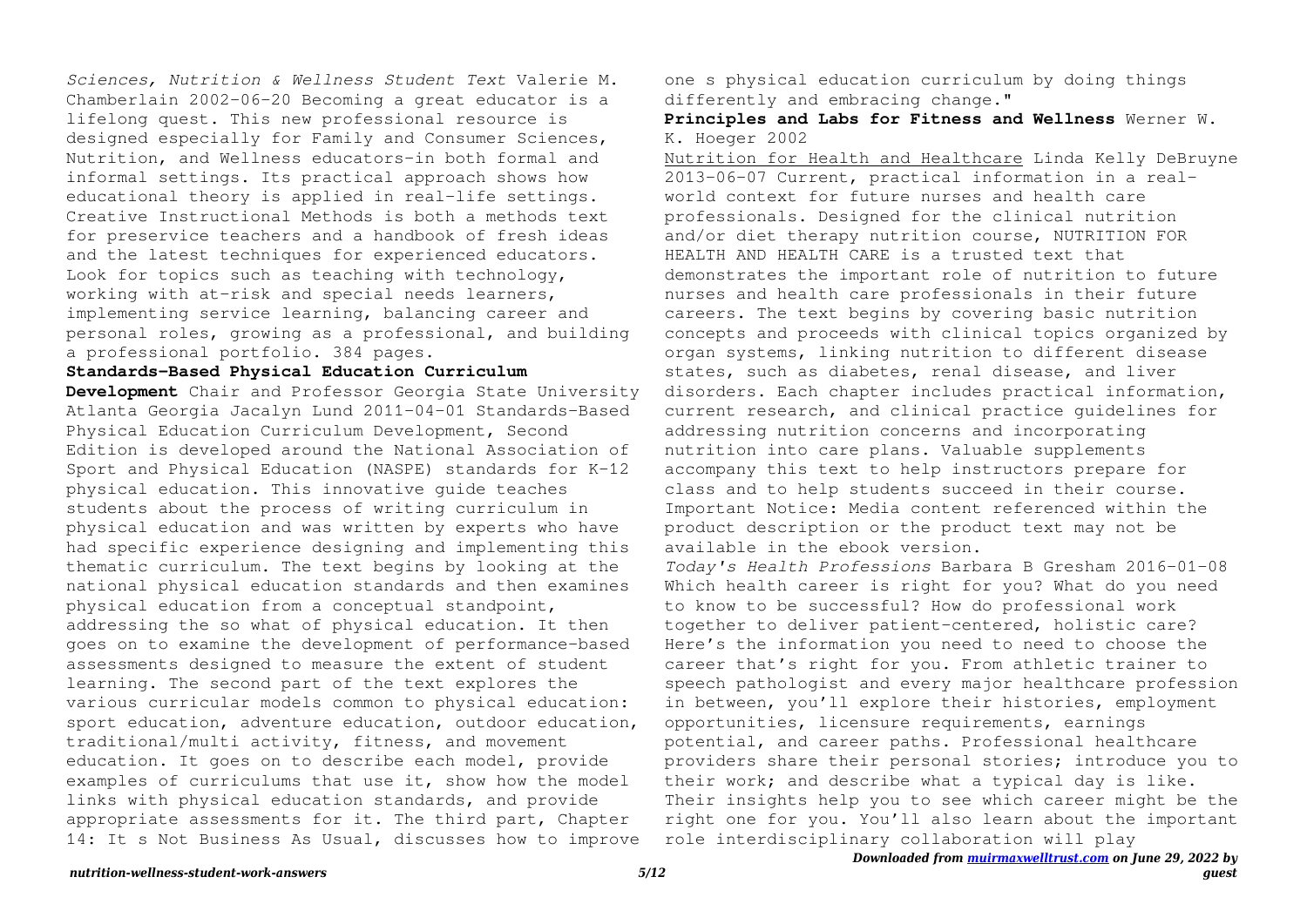throughout your career. As a healthcare professional, you'll work as a member of a team that's focused on providing quality, holistic care to your patients. **Food Management** 1992-07

*Making Skill Standards Work* 1999

Nutrition and the Elderly Shirley King Evans 1990 Educating the Student Body Institute of Medicine 2013-11-30 Physical inactivity is a key determinant of health across the lifespan. A lack of activity increases the risk of heart disease, colon and breast cancer, diabetes mellitus, hypertension, osteoporosis, anxiety and depression and others diseases. Emerging literature has suggested that in terms of mortality, the global population health burden of physical inactivity approaches that of cigarette smoking. The prevalence and substantial disease risk associated with physical inactivity has been described as a pandemic. The prevalence, health impact, and evidence of changeability all have resulted in calls for action to increase physical activity across the lifespan. In response to the need to find ways to make physical activity a health priority for youth, the Institute of Medicine's Committee on Physical Activity and Physical Education in the School Environment was formed. Its purpose was to review the current status of physical activity and physical education in the school environment, including before, during, and after school, and examine the influences of physical activity and physical education on the short and long term physical, cognitive and brain, and psychosocial health and development of children and adolescents. Educating the Student Body makes recommendations about approaches for strengthening and improving programs and policies for physical activity and physical education in the school environment. This report lays out a set of guiding principles to guide its work on these tasks. These included: recognizing the benefits of instilling lifelong physical activity habits in children; the value of using systems thinking in improving physical activity and physical education in the school environment; the

*Downloaded from [muirmaxwelltrust.com](https://muirmaxwelltrust.com) on June 29, 2022 by* recognition of current disparities in opportunities and the need to achieve equity in physical activity and physical education; the importance of considering all types of school environments; the need to take into consideration the diversity of students as recommendations are developed. This report will be of interest to local and national policymakers, school officials, teachers, and the education community, researchers, professional organizations, and parents interested in physical activity, physical education, and health for school-aged children and adolescents. **Principles and Practice of College Health** John A. Vaughn 2020-12-04 This unique and comprehensive title offers state-of-the-art guidance on all of the clinical principles and practices needed in providing optimal health and well-being services for college students. Designed for college health professionals and administrators, this highly practical title is comprised of 24 chapters organized in three sections: Common Clinical Problems in College Health, Organizational and Administrative Considerations for College Health, and Population and Public Health Management on a College Campus. Section I topics include travel health services, tuberculosis, eating disorders in college health, and attention deficit hyperactivity disorder among college students, along with several other chapters. Subsequent chapters in Section II then delve into topics such as supporting the health and well-being of a diverse student population, student veterans, health science students, student safety in the clinical setting, and campus management of infectious disease outbreaks, among other topics. The book concludes with organizational considerations such as unique issues in the practice of medicine in the institutional context, situating healthcare within the broader context of wellness on campus, organizational structures of student health, funding student health services, and delivery of innovative healthcare services in college health. Developed by a renowned, multidisciplinary authorship of leaders in college health theory and practice, and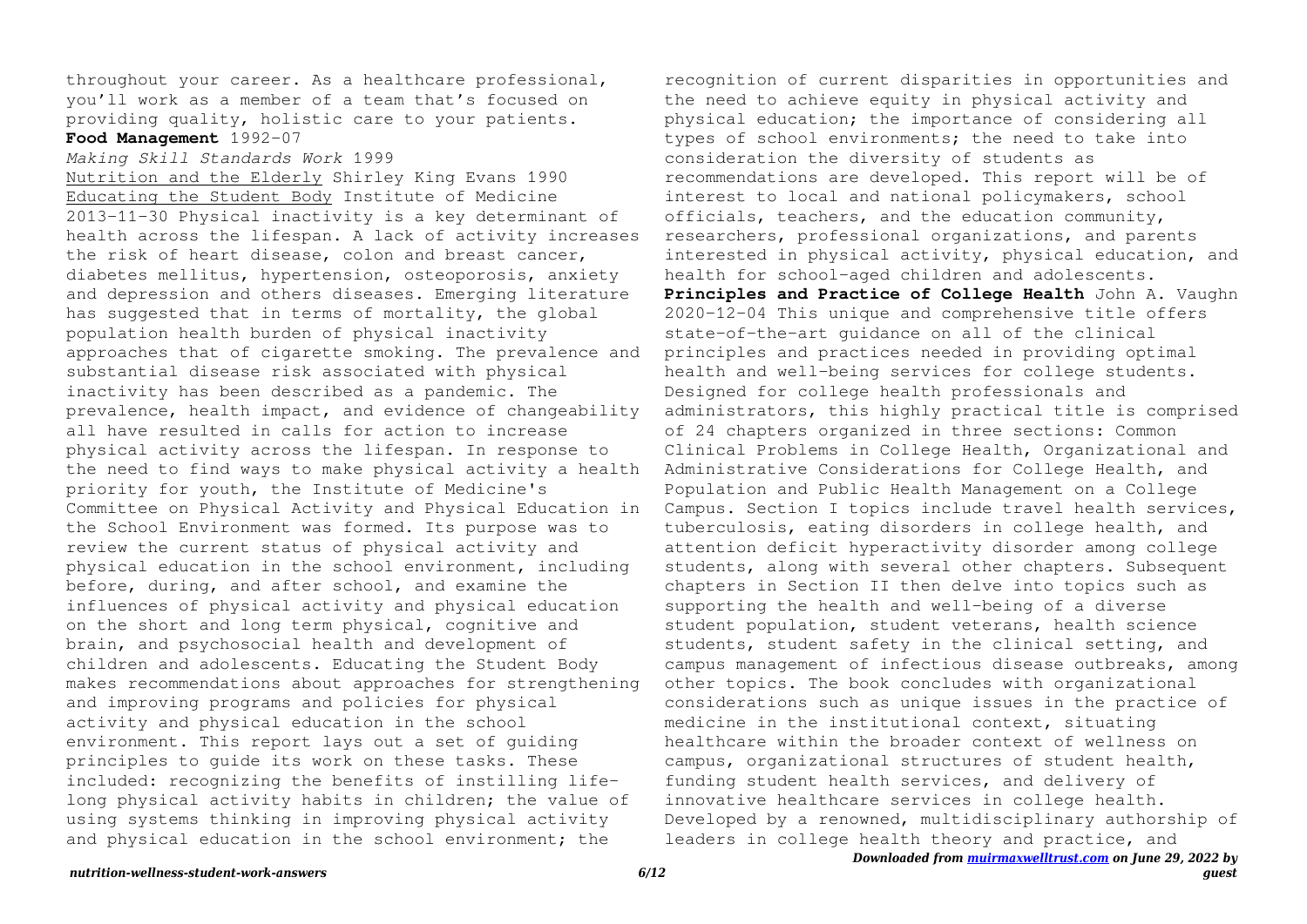coinciding with the founding of the American College Health Association 100 years ago, Principles and Practice of College Health will be of great interest to college health and well-being professionals as well as college administrators.

**Designing and Teaching Fitness Education Courses** Jayne D. Greenberg 2021-08-20 Fitness education is often overlooked for various reasons: no equipment, no weight room, large class size, or lack of professional development. Designing and Teaching Fitness Education Courses provides real solutions for all these issues. This book offers secondary-level physical educators innovative ideas, practical answers, and guidance in implementing fitness education programming that will meet the needs of all students. Designing and Teaching Fitness Education Courses is packed with highly useful tools and resources: 211 instructional photos showing exercises and stretches that require no equipment and are easily adapted for varying abilities 18 pacing guides that form a week-by-week blueprint for implementing a semester-long fitness education course A robust online resource with all 18 pacing guides, as well as a blank template for developing your own; 139 video demonstrations of all the book's exercises and stretches; PowerPoint presentations to show in PE classes, including video demonstrations of the book's exercises and stretches; and teacher aids and student handouts, including assignments, assessments, posters, and a 12-week personal fitness plan Teachers can use the pacing guides to develop a semester-long fitness education course that can be implemented in either a traditional or block schedule. These guides offer objectives, class discussion topics, activities, assessments, and teaching strategies for each week of an 18-week semester. All topics in the guides are aligned with SHAPE America's National Standards and Grade-Level Outcomes for K–12 Physical Education. The authors guide teachers in addressing the following priorities within a fitness education course: social and emotional learning; behavior modification principles and adherence to

fitness activities; social cognitive theory; classroom management; student safety; equity, diversity, and inclusion; and social justice. Designing and Teaching Fitness Education Courses also includes a detailed chapter on nutrition education written by internationally recognized sport nutritionist Lisa Dorfman, who provides teachers a wealth of information to integrate into fitness courses. Teachers will learn how to integrate a quality fitness education curriculum into any setting (rural, urban, or suburban) and any learning model (remote, hybrid, or in-person learning). Designing and Teaching Fitness Education Courses is organized into three sections: Part I presents both theoretical and practical knowledge of fitness education; its importance in a standards-based curriculum; pedagogical and content knowledge considerations; nutrition, wellness, and consumer issues; and the general components of fitness education. Part II focuses on various components of fitness education: flexibility, strength, and cardiorespiratory fitness. This part includes stretching and muscular strength and endurance workouts, illustrated with photos in the book and videos in the online resource. Part III guides readers in enabling students to participate in community fitness and activity events to support the development of lifelong fitness habits. Through Designing and Teaching Fitness Education Courses, teachers will be able to provide appropriate fitness activities that will lead to the elevated health and wellness of students and a greater appreciation for participating in lifelong activities. Note: A code for accessing HKPropel is included with all new print books. *Health Education Ideas and Activities* Roger F. Puza 2008 "Health Education Ideas and Activities" contains these time saving features: Specific ready-to-use assessments for easily building accountability into your teaching; Over 200 handouts and 20 tests; A handy CD-ROM containing all the reproducibles for quick access; A lesson idea finder for quickly locating the content you need.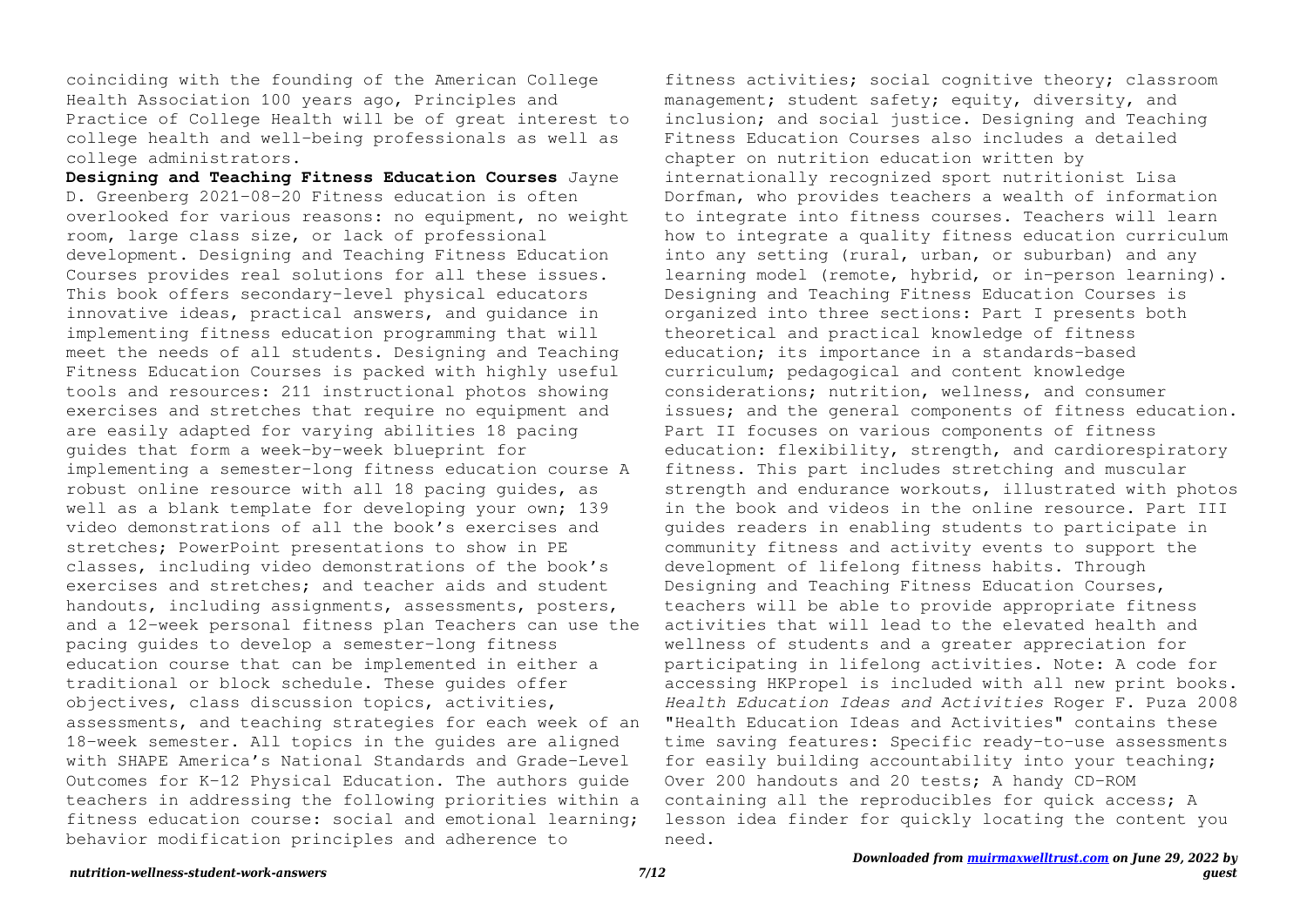*Wow! Sydney Travels Through the World of Wellness* Bonnie K. Nygard 2005 Meet the Challenge of Comprehensive Health Education in Elementary School Human Kinetics recognizes that health education may be challenging to fit into your busy schedule. That is why we developed the World of Wellness Health Education series (WOW!): - With WOW! you can deliver top-quality health education within the limited hours of the school day, promote health literacy, meet the mandates of No Child Left Behind legislation, and enhance your efforts to achieve the objectives of the overall curriculum that you work so hard to implement. -WOW! is designed to develop strong and compelling links between what students should know and what they should be able to do in the areas of reading and writing. -Finally--but no less importantly-- WOW! emphasizes the importance of physical activity and nutrition throughout the health education strands. Through careful design and execution, a coordinated approach, and consideration for real students and teachers in real school settings, WOW! not only helps you meet the challenge, but does so in a way that appeals to kids of all ages. Fun. Easy. Complete. The World of Wellness Health Education series enables you to teach your students the importance of leading an active and healthy life through conceptually grounded, contextbased lessons. What's even more exciting is that while your students are learning, they'll become acquainted with a very special group of friends who will take them on a wellness journey throughout the school year. Ruby, Cody, T.J., Sydney, and others will help your students learn about health while strengthening their abilities in reading, writing, and other cross-curricular topics. WOW! functions as a group of kits--without the cost of a kit! Ancillaries other publishers might make you pay extra for are included with the teacher's guides for each level of the WOW! series at a very affordable price. Plus, few supplies are need for delivering the dynamic lessons found in WOW!, and the few little things you might need for activities or demonstrations are inexpensive and easily found in a school or discount

*Downloaded from [muirmaxwelltrust.com](https://muirmaxwelltrust.com) on June 29, 2022 by* store. That means that you can deliver WOW! content expertly, smoothly, and affordably with very little prep time! Coordinated School Health Connections Today's child needs an updated, multifaceted approach in order to achieve health literacy, or the ability to make choices that will enhance personal health and well-being now and in the future. For many years, the Centers for Disease Control and Prevention (CDC) have promoted the key to children's health and well-being through their Coordinated School Health Model. This model encompasses eight interactive areas: -Health education -Physical education -Health services -Nutrition services - Counseling, psychological, and social services -Healthy school environment -Health promotion for staff -Family and community involvement WOW! Delivers Coordinated School Health With concern rapidly growing about childhood obesity, inactivity, and other health risks such as type 2 diabetes, states and municipalities are now responding by passing laws requiring coordinated school health. The WOW! Health Education series meets these needs by providing the four components that are most frequently required: -Health education core content meeting the relevant national standards -Physical education helping students meet the national standards - Parent involvement newsletters provided per unit and per grade level, in both English and Spanish -Nutrition education and services for students and parents alike. Professional development opportunities are available through the authors to support each essential component. This Is How WOW! Works Each level of The World of Wellness Health Education series consists of the following: -a teacher's guide -a teacher's resource CD-ROM -a student book that corresponds to the students' levels For kindergarten students, the student book is a big book, a large colorful book for the teacher to read to the group; first- through fifth-grade students have their own books. In addition, an abridged first-grade student book is available in big book format. Color Coding Across the series, kindergarten through fifth grade, WOW! uses a color-coded system to denote grade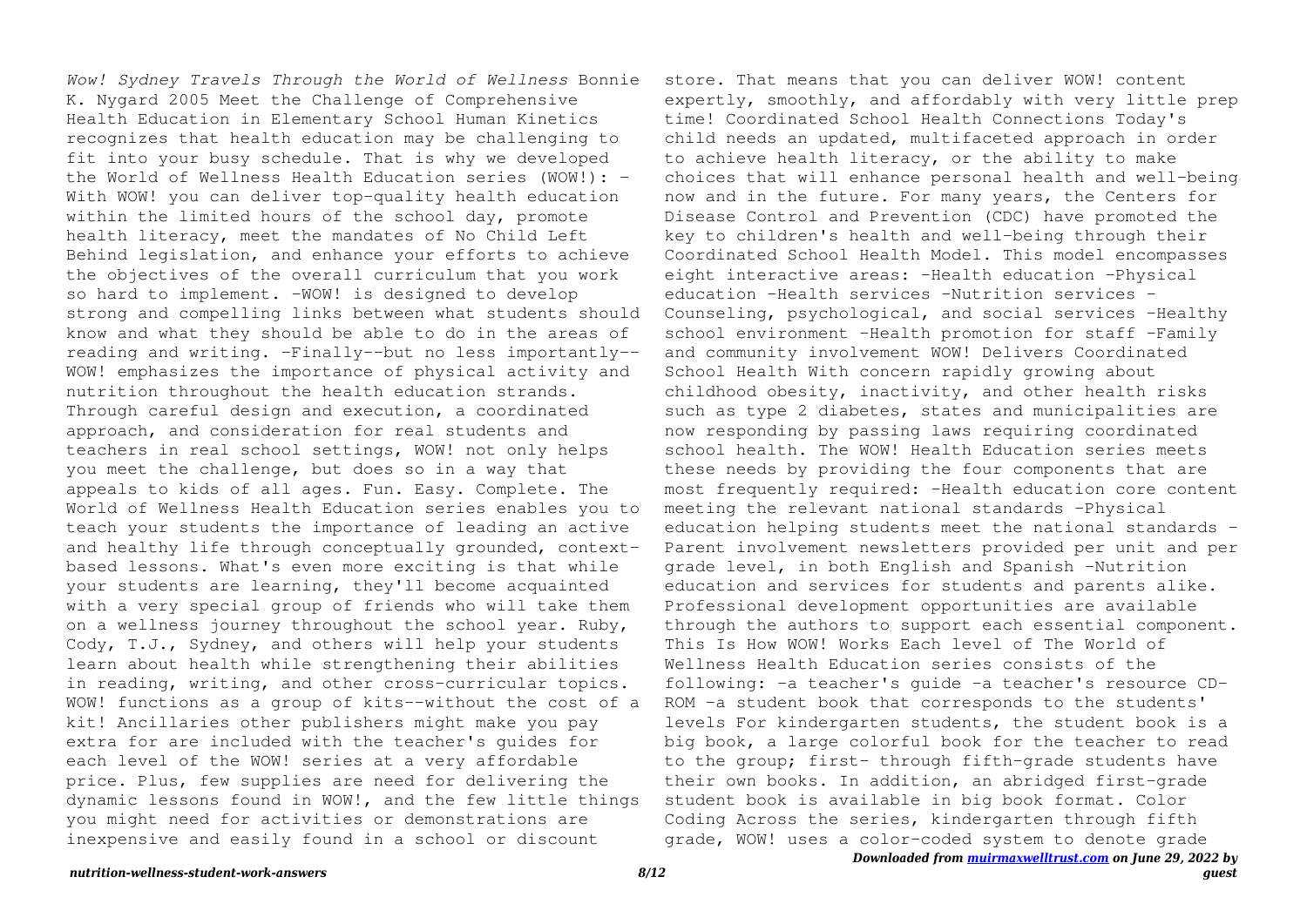levels. This allows you the additional flexibility of using a lower level to meet the needs of students with academic challenges or a higher level to challenge gifted students. In today's world of tight budgets and increasing demands on school resources, rest assured that the WOW! student books are not intended to be used as workbooks. Rather, they are meant to last multiple years while still being cost-effective. This complies with the directives of most school districts not to purchase student consumables.

## **Simulation Models, GIS and Nonpoint-source Pollution** David Holloway 1992

*Practical Applications in Sports Nutrition* Heather Hedrick Fink 2006 Designed for students and professionals, Practical Applications in Sports Nutrition provides the latest sports nutrition information and dietary practices so you can assist athletes and fitness enthusiasts in achieving their performance goals. This guide not only provides the most current sports nutrition guidelines and research, but also the tools and guidance to apply this information in the real world. In addition, this book teaches the most effective ways to communicate sports nutrition messages to athletes and how to motivate individuals to make permanent behavior changes. The book is divided into two basic sections. The first section provides an introduction to sports nutrition, general nutrition concepts and their relationship to athletic performance, and an overview of nutritional ergogenics. The second section covers the practical applications of this knowledge: consulting; enhancing athletic performance through nutrition; weight management; special populations; and endurance, strength/power, and team athletes.

*Agriculture, Rural Development, and Related Agencies Appropriations for Fiscal Year 2006* United States. Congress. Senate. Committee on Appropriations. Subcommittee on Agriculture, Rural Development, and Related Agencies 2005

Nutrition Education Printed Materials and Audiovisuals

Shirley King Evans 1990

*Downloaded from [muirmaxwelltrust.com](https://muirmaxwelltrust.com) on June 29, 2022 by* Nutrition and Physical Education Policy and Practice in Pacific Region Secondary Schools. Summary. Issues & Answers. REL 2012-No. 117 Melly Wilson 2011 The report describes the percentage of secondary schools that have adopted policies and practices for student wellness, physical education, food service, and nutrition education across the seven jurisdictions in the Pacific Region. Policies include providing professional development for lead health education teachers, developing strategies to promote healthy eating, forming a health council, and providing or prohibiting certain foods. Practices include requiring nutrition and physical education courses, and assessing physical activity or nutrition, and encouraging family and community involvement in health topics. This study is guided by eight research questions: (1) What are the current policies for student wellness, physical education, food service, and nutrition education in secondary schools in the seven Pacific Region jurisdictions?; (2) What percentage of secondary schools in the seven Pacific Region jurisdictions teach a required health education or physical education course?; (3) What percentage of lead health education teachers in secondary schools in the seven Pacific Region jurisdictions are offered professional development in nutrition and dietary behavior or physical activity and fitness? What percentage of physical education teachers are certified?; (4) What percentage of secondary schools in the seven Pacific Region jurisdictions offer certain types of healthy or unhealthy foods for purchase?; (5) What percentage of secondary schools in the seven Pacific Region jurisdictions implement specific strategies to promote healthy eating?; (6) What percentage of secondary schools in the seven Pacific Region jurisdictions have some type of health council?; (7) What percentage of secondary schools in the seven Pacific Region jurisdictions encourage family and community involvement in health topics?; and (8) What percentage of secondary schools in the Pacific Region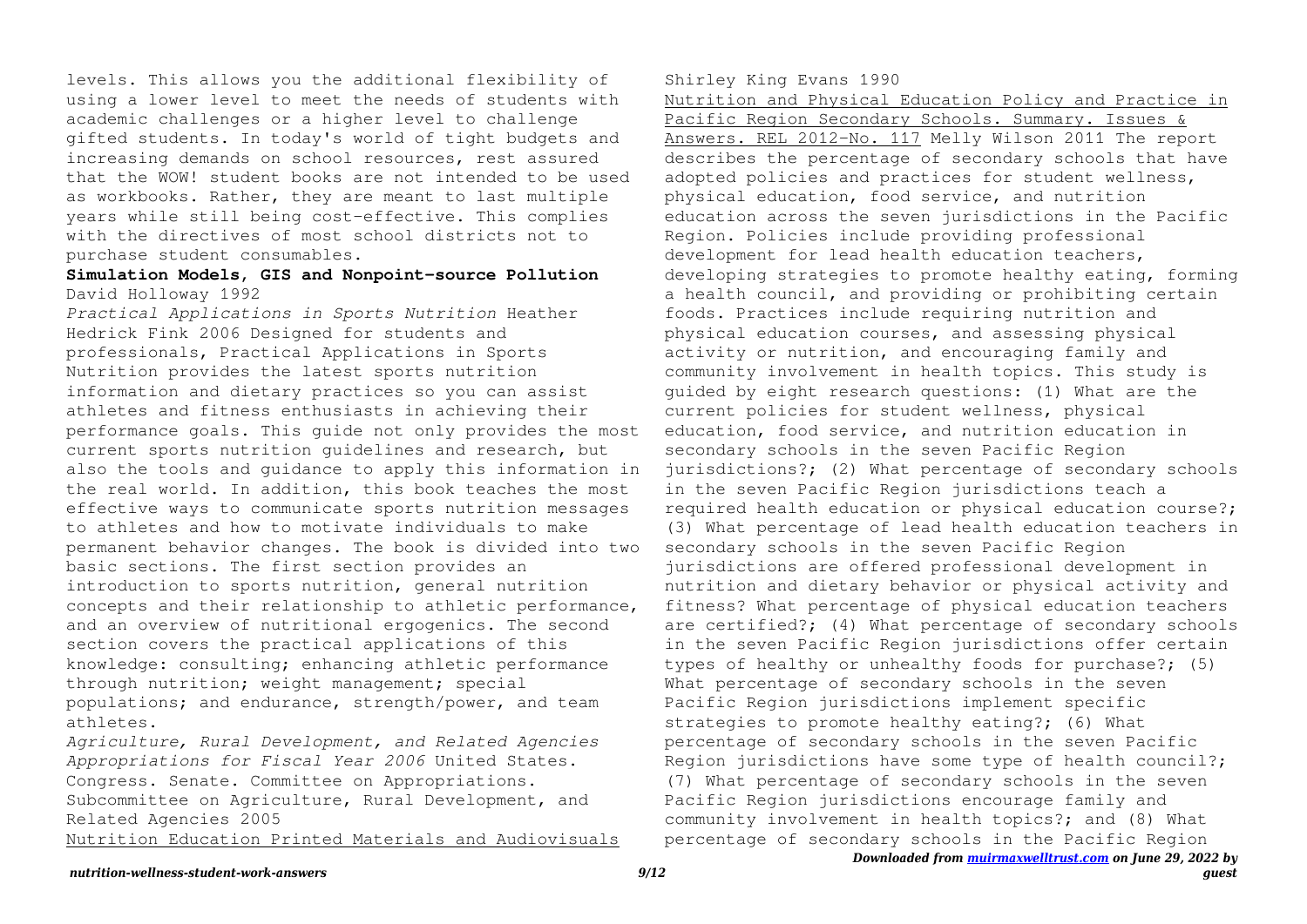use some type of evaluation instrument to assess physical activity or nutrition? Key findings include: (1) The most common nutrition and physical education policies in secondary schools in the seven Pacific Region jurisdictions are physical education curriculum standards (six jurisdictions), student wellness policies (five jurisdictions), and school foods policy (five jurisdictions); (2) Fewer than half the jurisdictions have nutrition education curriculum standards, provide nutrient content for school meals to students and parents, or require physical education in every grade. Only one jurisdiction, Hawaii, has a nutrition or health advisory council; (3) American Samoa is the only jurisdiction that reported 100 percent of secondary schools requiring a health education course in grades 6-12, and the Republic of Palau is the only jurisdiction that reported requiring a physical education course in all secondary schools in grades 6-12; (4) All jurisdictions reported that more than 75 percent of their secondary schools' physical education staff members are certified in physical education; (5) Only American Samoa (11.5 percent) and the Commonwealth of the Northern Mariana Islands (14.3 percent) reported double-digit percentages of secondary schools that allow students to purchase fruits or nonfried vegetables in vending machines or school stores. Guam and the Republic of Palau reported that no schools in their jurisdictions offer such products for sale to students; (6) More than half of secondary schools in Guam and Hawaii prohibit advertising and promoting candy, fast food, and sodas in school buildings, on school grounds, on school buses or other vehicles used to transport students, in school publications, and through sponsorship of school events on school premises; (7) Across the Pacific Region, 83 percent of secondary schools have someone who oversees or coordinates school health and safety programs; (8) Approximately 83 percent of secondary schools in the Republic of Palau help students' families develop or implement policies and programs related to physical activity and nutrition and healthy eating, while 24

percent of secondary schools in Hawaii and 18 percent of secondary schools in Guam do; and (9) The Commonwealth of the Northern Mariana Islands and the Republic of Palau are the only two jurisdictions in which more than 70 percent of secondary schools use some type of selfevaluation instrument to assess physical activity or nutrition policies, activities, and programs. (Contains 4 notes.) [For the full report, "Nutrition and Physical Education Policy and Practice in Pacific Region Secondary Schools. Issues & Answers. REL 2012-No. 117," see ED526430.].

*Nutrition and Physical Education Policy and Practice in Pacific Region Secondary Schools. Issues & Answers. REL 2012-No. 117* Melly Wilson 2011 The report describes the percentage of secondary schools that have adopted policies and practices for student wellness, physical education, food service, and nutrition education across the seven jurisdictions in the Pacific Region. Policies include providing professional development for lead health education teachers, developing strategies to promote healthy eating, forming a health council, and providing or prohibiting certain foods. Practices include requiring nutrition and physical education courses, and assessing physical activity or nutrition, and encouraging family and community involvement in health topics. This study is guided by eight research questions: (1) What are the current policies for student wellness, physical education, food service, and nutrition education in secondary schools in the seven Pacific Region jurisdictions?; (2) What percentage of secondary schools in the seven Pacific Region jurisdictions teach a required health education or physical education course?; (3) What percentage of lead health education teachers in secondary schools in the seven Pacific Region jurisdictions are offered professional development in nutrition and dietary behavior or physical activity and fitness? What percentage of physical education teachers are certified?; (4) What percentage of secondary schools in the seven Pacific Region jurisdictions offer certain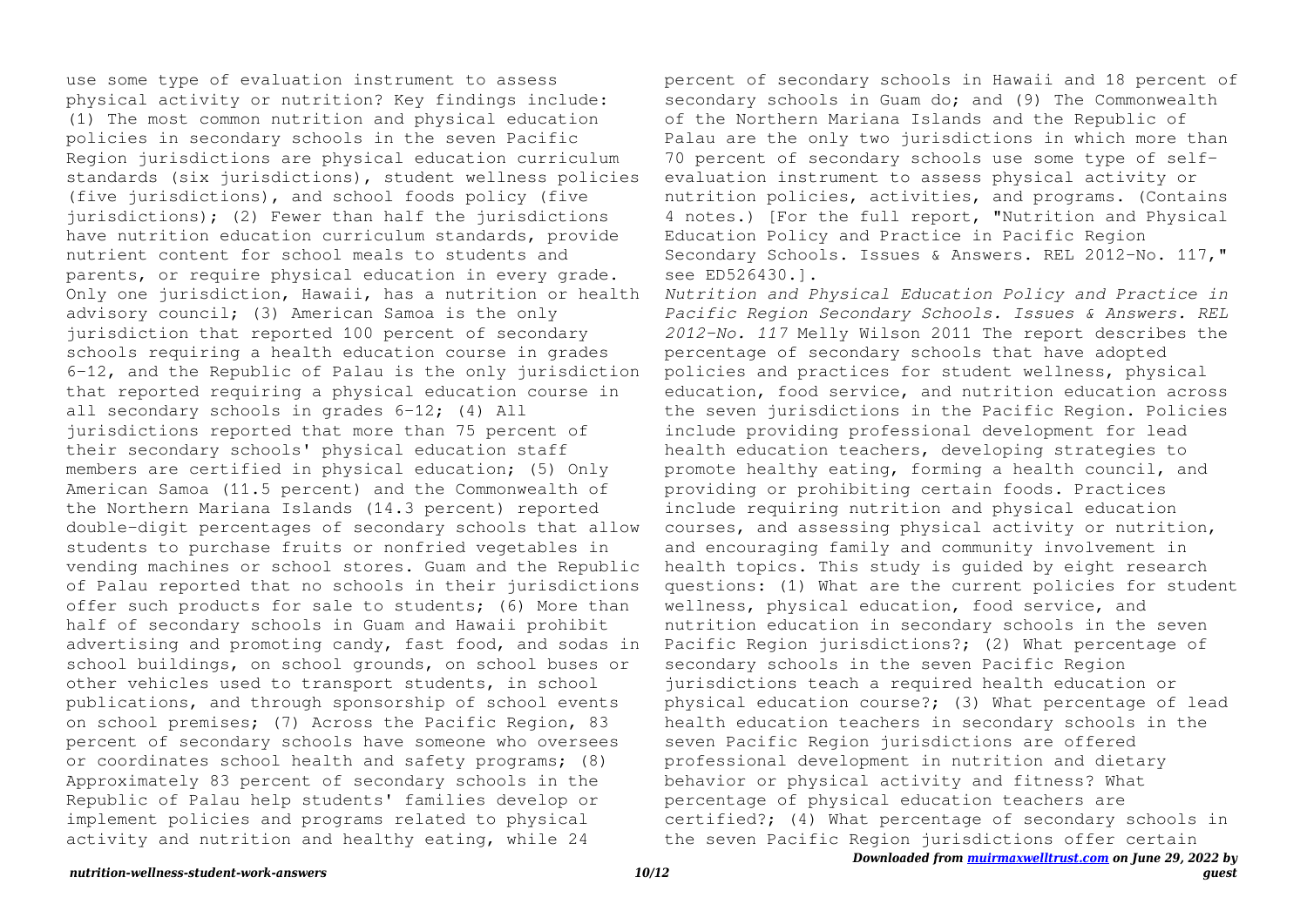types of healthy or unhealthy foods for purchase?; (5) What percentage of secondary schools in the seven Pacific Region jurisdictions implement specific strategies to promote healthy eating?; (6) What percentage of secondary schools in the seven Pacific Region jurisdictions have some type of health council?; (7) What percentage of secondary schools in the seven Pacific Region jurisdictions encourage family and community involvement in health topics?; and (8) What percentage of secondary schools in the Pacific Region use some type of evaluation instrument to assess physical activity or nutrition? Key findings include: (1) The most common nutrition and physical education policies in secondary schools in the seven Pacific Region jurisdictions are physical education curriculum standards (six jurisdictions), student wellness policies (five jurisdictions), and school foods policy (five jurisdictions); (2) Fewer than half the jurisdictions have nutrition education curriculum standards, provide nutrient content for school meals to students and parents, or require physical education in every grade. Only one jurisdiction, Hawaii, has a nutrition or health advisory council; (3) American Samoa is the only jurisdiction that reported 100 percent of secondary schools requiring a health education course in grades 6-12, and the Republic of Palau is the only jurisdiction that reported requiring a physical education course in all secondary schools in grades 6-12; (4) All jurisdictions reported that more than 75 percent of their secondary schools' physical education staff members are certified in physical education; (5) Only American Samoa (11.5 percent) and the Commonwealth of the Northern Mariana Islands (14.3 percent) reported double-digit percentages of secondary schools that allow students to purchase fruits or nonfried vegetables in vending machines or school stores. Guam and the Republic of Palau reported that no schools in their jurisdictions offer such products for sale to students; (6) More than half of secondary schools in Guam and Hawaii prohibit advertising and promoting candy, fast food, and sodas in

*Downloaded from [muirmaxwelltrust.com](https://muirmaxwelltrust.com) on June 29, 2022 by* school buildings, on school grounds, on school buses or other vehicles used to transport students, in school publications, and through sponsorship of school events on school premises; (7) Across the Pacific Region, 83 percent of secondary schools have someone who oversees or coordinates school health and safety programs; (8) Approximately 83 percent of secondary schools in the Republic of Palau help students' families develop or implement policies and programs related to physical activity and nutrition and healthy eating, while 24 percent of secondary schools in Hawaii and 18 percent of secondary schools in Guam do; and (9) The Commonwealth of the Northern Mariana Islands and the Republic of Palau are the only two jurisdictions in which more than 70 percent of secondary schools use some type of selfevaluation instrument to assess physical activity or nutrition policies, activities, and programs. Appended are: (1) Data sources; and (2) Supplementary data on secondary school nutrition and physical education practices. (Contains 3 boxes, 17 tables, and 8 notes.) [For "Nutrition and Physical Education Policy and Practice in Pacific Region Secondary Schools. Summary. Issues & Answers. REL 2012-No. 117," see ED526431.]. **Community Nutrition: Planning Health Promotion and Disease Prevention** Illinois State University Nweze Nnakwe 2012-02-29 Thoroughly revised and updated, Community Nutrition: Planning Health Promotion and Disease Prevention, Second Edition provides students with the knowledge, skills, tools, and evidence-based approaches that they need to promote health and prevent diseases. The Second Edition provides pertinent statistics on the national health objectives for 2010 and discusses traditional concepts as well as current and emerging nutrition issues. Real-world examples throughout the text explain nutritional concepts and present the reader with an application of these important topics. Instead of presenting the business and hospital-based care perspective used by most other books in this area, this text focuses on public health and community-based care. The book is divided into three